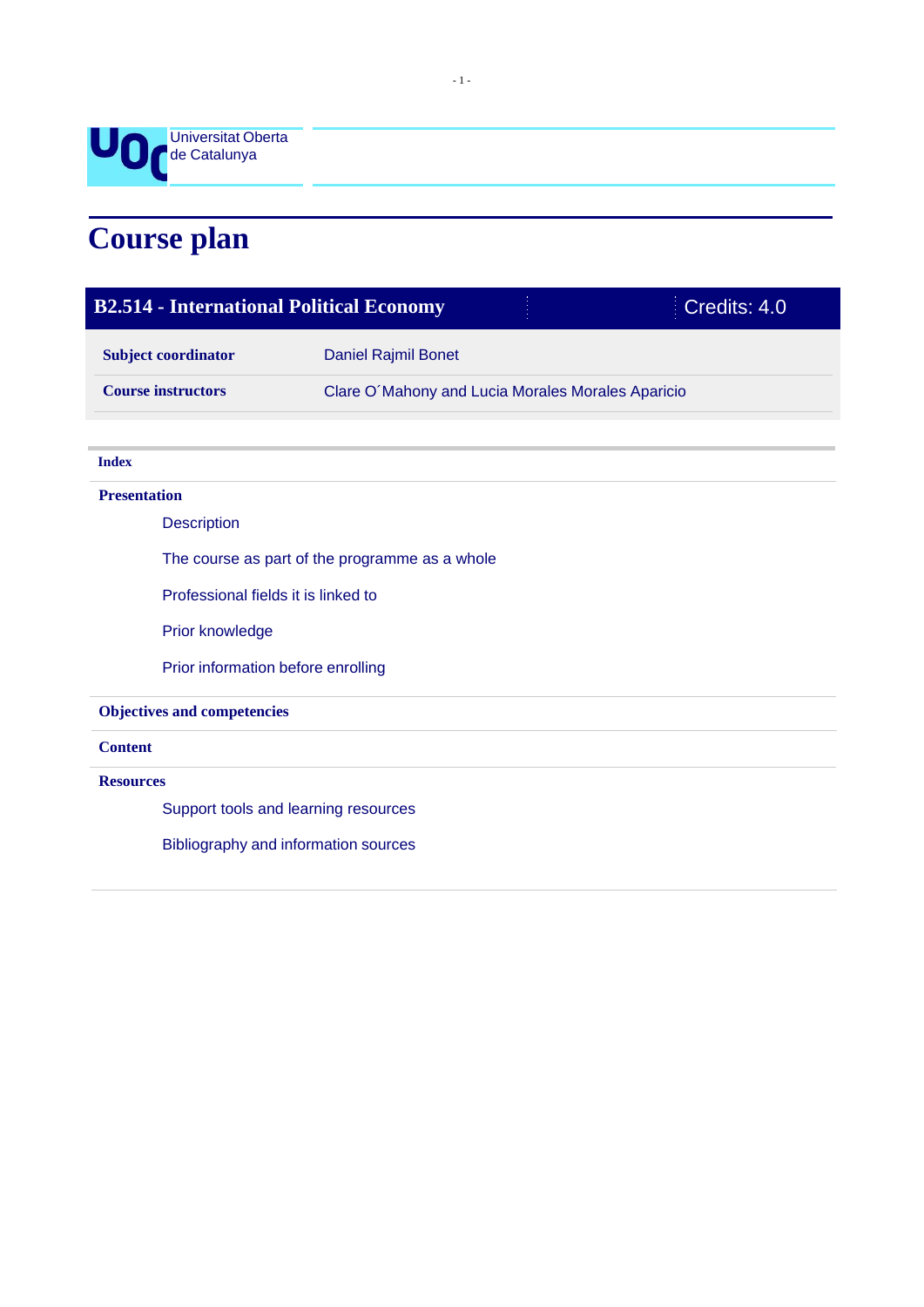## **Presentation**

#### **Description**

This module seeks to develop a critical understanding on International Economics by examining the importance of economic and financial interlinkages and their impact on countries in a global context. The course is supported by Hendrik Van Den Berg book - "International Economics - A Heterodox Approach"-. In his book, the author questions the role of traditional or orthodox approaches to economics, and how they have failed to understand and explain the complexity of the world's economic and financial system. This module considers the main themes outlined by Van Den Berg and as such the module is structured around four main learning sections as follows:

#### LEARNING SECTIONS

1. Section 1 - Orthodox vs Heterodox Economics: this unit explores controversies in the field of international economics to offer insights on the need of bringing a more holistic approach to the field.

2. Section 2 - International Trade Theory: this unit analysis international trade policy from an economic model perspective.

3. Section 3 - International Trade Policy: this unit examines international trade policies and the importance of the financial system to the real economy.

4. Section 4 - Globalisation and Inequality: this unit explores the history of the financial system and draw connections to immigration policy and general insights about growing levels of inequality around the world.

The learning sections start with the presentation of discussions that explain the main differences between orthodox and heterodox economies by examining the Heckscher-Ohlin (HO) model that is considered as the most popular model of international trade. Your core textbook main discussions revolve around neoclassical economics to help you understanding how the field of international economics has been affected and why changes are needed. Through the different learning sections, you will have the opportunity to engage on critical assessments and reflections that allow you to develop a critical overview of the importance of International Economics and Finance for the World economies. Furthermore, you will have the opportunity to develop your own views and to consider those presented by your peers, by completing the Assessment activities that support this module.

#### **The course as part of the programme as a whole**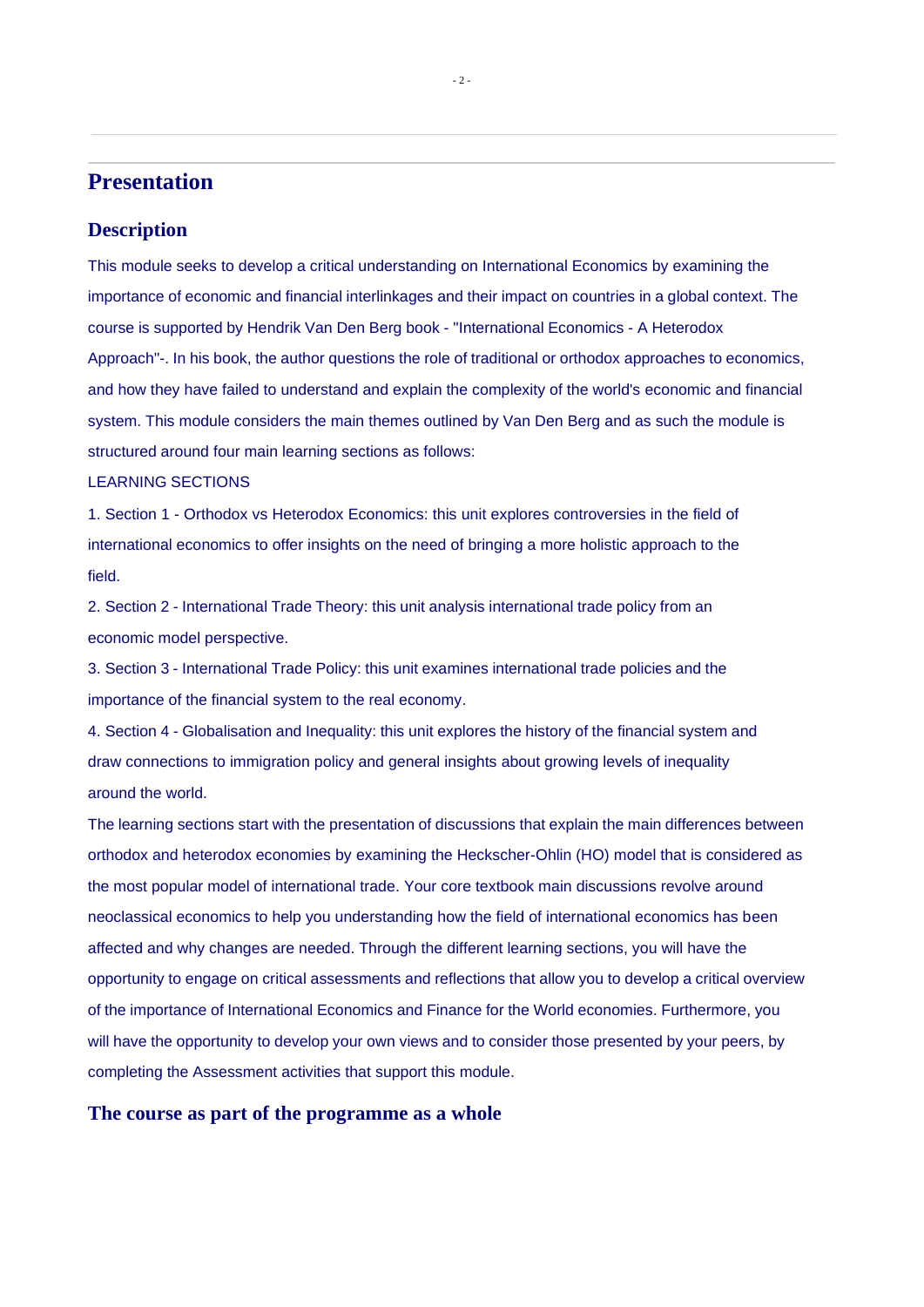The course offers a basic knwolege on International Political Economy, one of the pillars of knwolege and core of the thematic of the MA in International Affairs and Diplomacy

### **Professional fields it is linked to**

-International diplomacy

- -International political economy
- -International Trade

#### **Prior knowledge**

Despite non previous knowledge is required, theoretical economy background will be an asset for students

#### **Prior information before enrolling**

No prior knowlege is required but basic Economics and Maths will be an asset to follow this class

## **Objectives and competencies**

- To offer evidence of your ability to integrate research sources while developing economic thinking and analytical skills
- To examine economic problems and their limitations in the context of the current economic theories and modelling
- To examine and assess controversies in the economic field
- To become familiar with dominant theories in the field of International Political Economy and their basic fundamentals
- To analyse the implications of international trade on economic development and how it has been modeled
- Examine how human happiness and inequality are factors considered when examining international trade relationship
- To introduce basic tools that can be used by countries to impose trade restrictions
- To learn on the history of trade policy and connect it to current developments in the global context
- To be able to offer a holistic perspective on international trade and connections to the field of finance
- To understand the Global economy and the challenges that it brings to International Trade and Global Development
- Examine Immigration Policies and their role when trying to develop the pillars to economic integration
- Discuss the main areas of concern associated with the global economy and countries shift towards protectionist type of policies

## **Content**

1. Section 1 - Orthodox vs Heterodox Economics: this unit explores controversies in the field of international economics to offer insights on the need of bringing a more holistic approach to the field.

2. Section 2 - International Trade Theory: this unit analysis international trade policy from an economic model perspective.

3. Section 3 - International Trade Policy: this unit examines international trade policies and the importance of the financial system to the real economy.

4. Section 4 - Globalisation and Inequality: this unit explores the history of the financial system and draw connections to immigration policy and general insights about growing levels of inequality around the world.